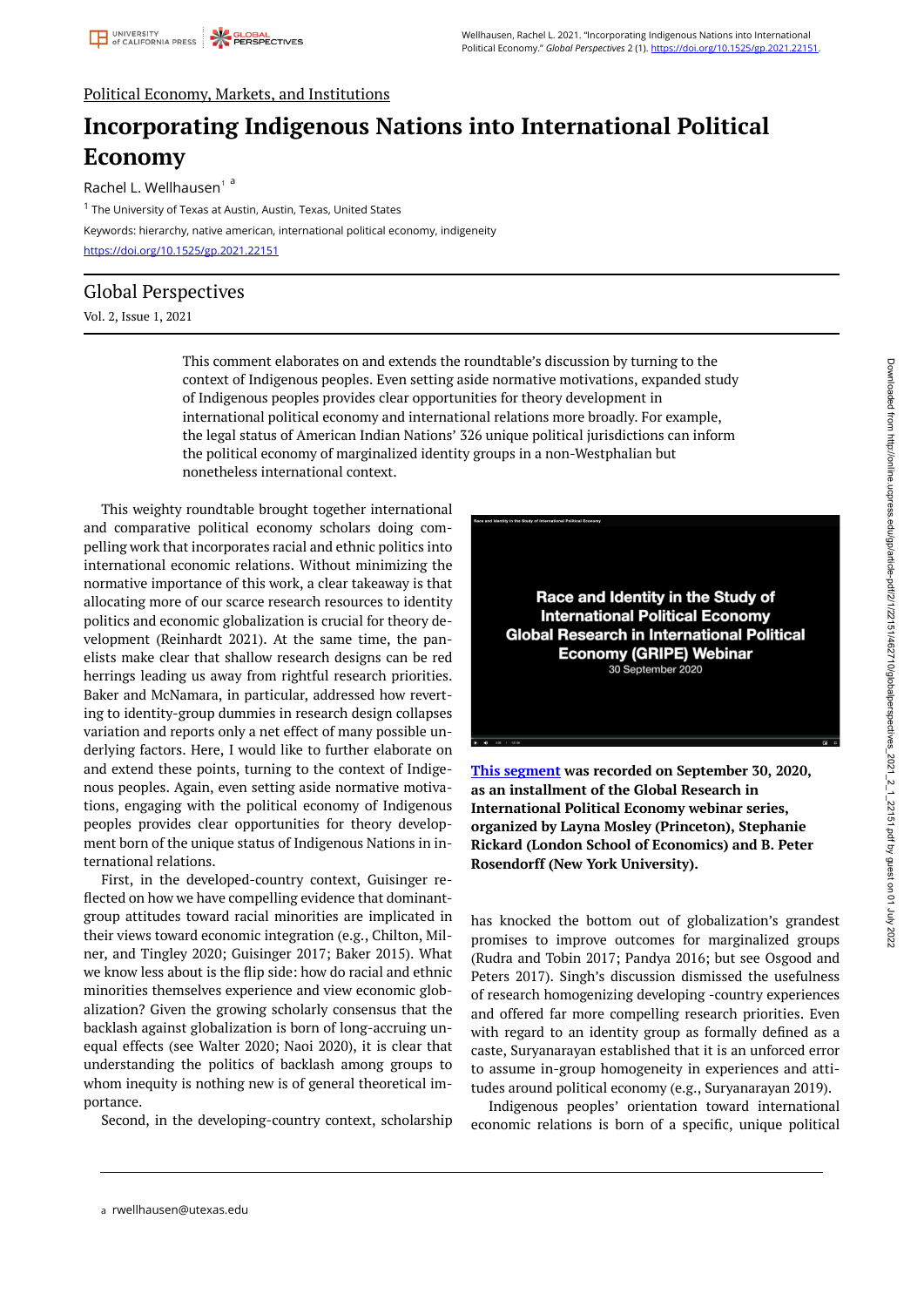economic context that provides fertile ground for theory development. First, retaining and building their sovereignty suggests a notable political resiliency. Sheryl Lightfoot spoke to this in the telling subtitle of her pathbreaking book, *Global Indigenous Politics: A Subtle Revolution* (2016). Turning to the United States, there are 326 independent political jurisdictions in what is known as Indian Country. American Indian Nations governing these jurisdictions have never had full access to the powers of the state. Nonetheless, they have retained and built considerable sovereign authority over their domestic political economies, such as policy regarding cross-border capital flows, taxation, regulation, and commercial licensing. The title of Laura E. Evans's seminal book is telling: *Power from Powerlessness: Tribal Governments, Institutional Niches, and American Federalism* (2011a). Evans and others have developed theories born of "salami tactics," the notion that tribes have found ways to, bit by bit, shape the narrative around their identities and leverage their status to influence external actors (Akee, Spilde, and Taylor 2015; Evans 2011b). The strategies by which Indigenous groups turn sovereignty into a verb connects to work on social networks, mitigating transaction costs in market exchanges, maximizing public goods provision, and so on (Evans 2014). It is appropriate to consider variation in Indigenous Nations' domestic political economic policy and inter(-Indigenous-)national cooperation in the context of inter(-Westphalian-)national relations (Wellhausen 2017b).

A key priority in American Indian/Alaskan Native political economy is to understand the troubling levels of financial exclusion experienced by AIAN people. Careful scholarship demonstrates that the unique semi-sovereignty found in the 326 Indian Country political jurisdictions has eroded and continues to erode welfare via disparities in access to capital (Brown, Cookson, and Heimer 2019). For example, AIAN individuals pay higher interest rates on mortgage debt (Cattaneo and Feir 2019), and they have systematically lower credit scores (Dimitrova-Grajzl et al. 2015). Without minimizing the normative reasons to prioritize research on these disparate outcomes, the political economic context of AIAN people allows us to examine the relative importance of racism or other factors as proximate causes of financial exclusion (Wellhausen 2017a). It may be that the institutions of the US financial system are systematically biased against AIAN individuals, and/or that the AIAN people face outright, unlawful discrimination (Guedel and Colbert 2016). The distinct AIAN legal status facilitates research designs that can better isolate institutional from inter personal mechanisms and, in turn, that can uniquely inform policy, with potential external applications to other marginalized groups without special legal status.

Consistent with the panel's discussion, disaggregating Indigenous experiences offers even more opportunity for theory development. It is worth remembering that the term "Indigenous," defined as the first inhabitants of a place, is an identity born of territory. Indigeneity has meaning only because of the existence of subsequent groups of inhabitants. Of course, far from being an innocuous marker, subsequent inhabitants engaging in settler colonialism have found it useful for their purposes to collapse unique Nations and cultures under one label. For example, it is far easier to

rationalize the US federal government having broken hundreds of bilateral treaties signed with many different Indigenous sovereigns if those many treaty partners are no longer perceived as individual counterparties. However, it is a red herring to presume that something like an "Indigenous dummy variable" will sufficiently capture variation worthy of our scarce research resources. For example, aggregating AIAN people makes invisible the striking variation in socioeconomic conditions across Indian Country (Wellhausen, Feir, and Thrall 2021).

Raising the scholarly profile of Indigeneity in international political economy would tie into a forceful argument made by Singh in the roundtable concerning the concept of hierarchy in international relations. Singh reminds us that our day-to-day choices over defining puzzles, engaging with or excluding bodies of scholarship, and defining terms are inextricably rooted in normative evaluations (e.g., Singh 2020). Singh challenges us to recognize that hierarchy, while a common term in today's international relations research, is, in fact, an intensely normative concept. Research agendas organized around the study of hierarchy overwhelmingly center the hierarchical power and look down to its constituent political units. Singh argues that assuming such a top-down perspective is sufficient for the study of hierarchy is incorrect. In his words, based on that definition, the term serves as shorthand for "systems of subjugation, oppression, and structural racism in the world." Indigenous political units in particular have always sat uncomfortably in a top-down framework built around political units subjugated via colonialisms other than settler colonialism (Arias and Dirod 2014; Bruyneel 2007). But the so-called puzzle of how to fit Indigenous peoples into studies of hierarchy disappears if we reject top-down hierarchy and instead center the political economic communities that are subjugated. By flipping the script, the relevance of variation across Indigenous and other racial and ethnic minorities becomes visible. How is it that marginalized groups navigate economic globalization, and how might variation in the existence of (semi-)sovereign political borders change individuals' lived experiences and attitudes?

Finally, in pursuing research agendas on race and identity, the roundtable had much to say about methodology. McNamara raised the relevance of in-depth ethnographic methods to these research agendas, and she and Baker reinforced the importance of pulling interdisciplinary insights and strategies from fields other than economics (e.g., Atal 2021; McNamara 2009). Singh emphasized the importance of measurement and quantitative analysis. The AIAN context again illustrates the usefulness of these insights. For example, in understanding—and fighting—AIAN peoples' inequitable access to US financial systems, the most efficient way to allocate scarce scholarly resources to pressing questions is to embed those allocation decisions in AIAN communities. Interdisciplinarity relieves political scientists from reinventing foundational concepts, especially those in which a political science approach does not provide a comparative advantage. And, in the absence of go-to downloadable datasets, incorporating the Indigenous political economic context into IPE research quite obviously necessitates creative approaches to measurement. I walked away from the roundtable convinced that there is room for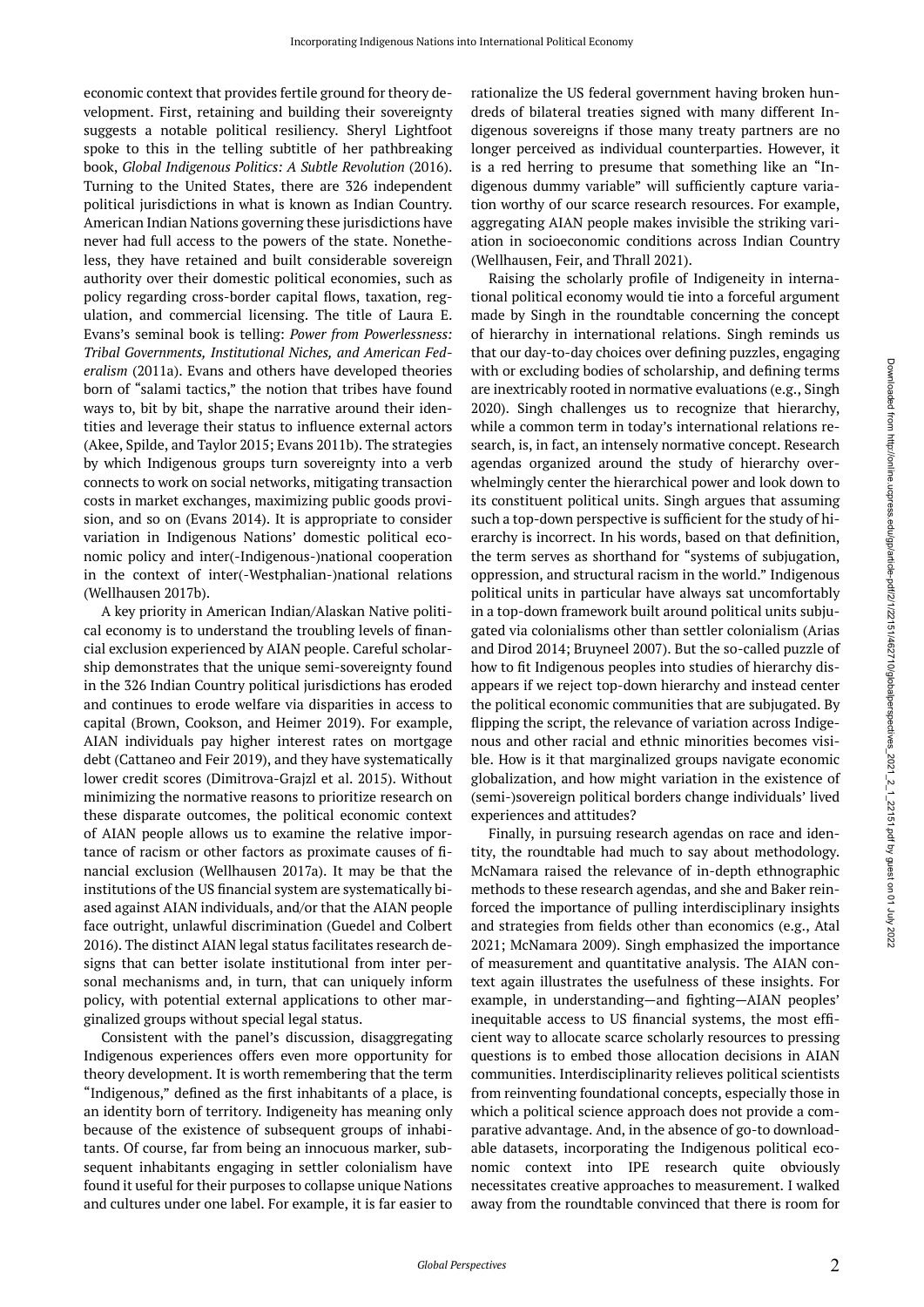those with a variety of methodological comparative advantages to do this work, whether in an Indigenous setting or otherwise.

#### COMPETING INTERESTS

The author has no competing interests to declare.

#### AUTHOR BIOGRAPHY

Rachel L. Wellhausen is an Associate Professor of Government at the University of Texas at Austin. She is also an Associate Professor (by courtesy) in the Business, Government, and Society Department at the McCombs School of Business. Rachel is co-director of Innovations for Peace and Development, an interdisciplinary research lab at UT Austin that provides mentored research opportunities for graduate and undergraduate students.

Rachel's primary field of interest is international political economy, and specifically the political economy of international investment and finance. Her book The Shield of Nationality: When Governments Break Contracts with

Foreign Firms (Cambridge University Press 2015) won the Best Book Award (2015-2017) from the International Political Economy Society. Rachel has published in the American Political Science Review, American Journal of Political Science, International Organization, Journal of Politics, Quarterly Journal of Political Science, British Journal of Political Science, International Studies Quarterly, Journal of Conflict Resolution, Review of International Organizations, and other outlets. She received the Michael Wallerstein Award from the American Political Science Association for the best paper published in political economy in 2016.

Rachel has ongoing research interests in developing nations' policy flexibility given economic globalization. Her current book project, The Politics of Sovereignty in the Global Economy, establishes how variation in economic autonomy generates latitude for "semi-sovereigns" that is unavailable to recognized sovereign states, drawing on evidence from Indian Country and the greater United States. In related work, Rachel is collaborating with the Federal Reserve Bank of Minneapolis Center for Indian Country Development and Native partners on increasing access to formal banking services in underserved Native communities.

Submitted: November 03, 2020 PDT, Accepted: March 07, 2021 **PDT**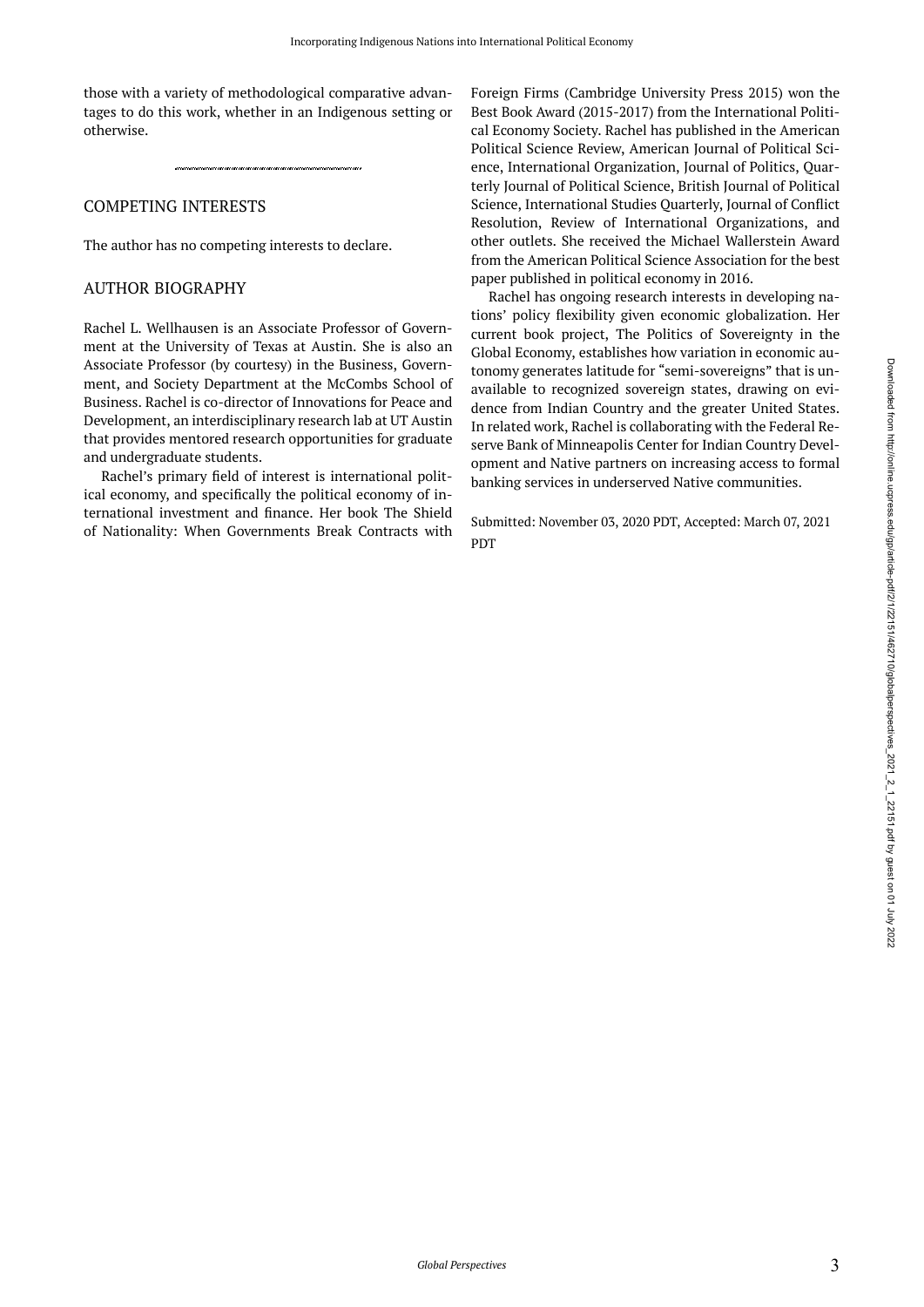# REFERENCES

Akee, Randall K. Q., Katherine A. Spilde, and Jonathan B. Taylor. 2015. "The Indian Gaming Regulatory Act and Its Effects on American Indian Economic Development." *Journal of Economic Perspectives* 29 (3): 185–208. [https://doi.org/10.1257/j](https://doi.org/10.1257/jep.29.3.185) [ep.29.3.185.](https://doi.org/10.1257/jep.29.3.185)

Arias, Luz Marina, and Desha M. Dirod. 2014. "Indigenous Origins of Colonial Institutions." *Quarterly Journal of Political Science* 9 (3): 371–406. [ht](https://doi.org/10.1561/100.00013135) [tps://doi.org/10.1561/100.00013135](https://doi.org/10.1561/100.00013135).

Atal, Maha Rafi. 2021. "Measuring the Wages of Whiteness: A Project for PoliticalEconomists." *Global Perspectives* 2 (1).<https://doi.org/DOI.>

Baker, Andy. 2015. "Race, Paternalism, and Foreign Aid: Evidence from U.S. Public Opinion." *American Political Science Review* 109 (1): 93–109. [https://doi.or](https://doi.org/10.1017/s0003055414000549) [g/10.1017/s0003055414000549.](https://doi.org/10.1017/s0003055414000549)

Brown, James R., J. Anthony Cookson, and Rawley Z. Heimer. 2019. "Growing up without Finance." *Journal of Financial Economics* 134 (3): 591–616. [https://doi.or](https://doi.org/10.1016/j.jfineco.2019.05.006) [g/10.1016/j.jfineco.2019.05.006.](https://doi.org/10.1016/j.jfineco.2019.05.006)

Bruyneel, Kevin. 2007. *The Third Space of Sovereignty: The Postcolonial Politics of US- Indigenous Relations*. U of Minnesota Press.

Cattaneo, Laura, and Donna Feir. 2019. *The Price of Mortgage Financing for Native Americans*. Center for Indian Country Development Series 4-2019. Federal Reserve Bank of Minneapolis. [https://doi.org/10.1007/](https://doi.org/10.1007/s41996-020-00069-8) [s41996-020-00069-8](https://doi.org/10.1007/s41996-020-00069-8).

Chilton, Adam S., Helen V. Milner, and Dustin Tingley. 2020. "Reciprocity and Public Opposition to Foreign Direct Investment." *British Journal of Political Science* 50 (1): 129–53. [https://doi.org/10.1017/s0007](https://doi.org/10.1017/s0007123417000552) [123417000552](https://doi.org/10.1017/s0007123417000552).

Dimitrova-Grajzl, Valentina, Peter Grajzl, A. Joseph Guse, and Richard M. Todd. 2015. "Consumer Credit on American Indian Reservations." *Economic Systems*  39 (3): 518–40. [https://doi.org/10.1016/j.ecosys.201](https://doi.org/10.1016/j.ecosys.2015.01.005) [5.01.005.](https://doi.org/10.1016/j.ecosys.2015.01.005)

Evans, Laura E. 2011a. *Power from Powerlessness: Tribal Governments, Institutional Niches, and American Federalism*. Oxford University Press.

———. 2011b. "Expertise and Scale of Conflict: Governments as Advocates in American Indian Politics." *American Political Science Review* 105 (4): 663–82. [https://doi.org/10.1017/s0003055411000347.](https://doi.org/10.1017/s0003055411000347)

———. 2014. "Tribal-State Relations in the Anglosphere." *Annual Review of Political Science* 17 (1): 273–89. [https://doi.org/10.1146/annurev-polisc](https://doi.org/10.1146/annurev-polisci-073012-112513) [i-073012-112513](https://doi.org/10.1146/annurev-polisci-073012-112513).

Guedel, W. Gregory, and J.D. Colbert. 2016. "Capital, Inequality, and Self-Determination: Creating a Sovereign Financial System for Native American Nations." *American Indian Law Review* 41 (1): 1–49.

Guisinger, Alexandra. 2017. *American Opinion on Trade: Preferences without Politics*. Oxford: Oxford University Press. [https://doi.org/10.1093/acprof:oso/9](https://doi.org/10.1093/acprof:oso/9780190651824.003.0003) [780190651824.003.0003.](https://doi.org/10.1093/acprof:oso/9780190651824.003.0003)

Lightfoot, Sheryl. 2016. *Global Indigenous Politics: A Subtle Revolution*. Routledge.

McNamara, Kathleen. 2009. "Of Intellectual Monocultures and the Study of International Political Economy." *Review of International Political Economy*  16: 1.

Naoi, Megumi. 2020. "Survey Experiments in International Political Economy: What We (Don't) Know About the Backlash Against Globalization." *Annual Review of Political Science* 23 (1): 333–56. [http](https://doi.org/10.1146/annurev-polisci-050317-063806) [s://doi.org/10.1146/annurev-polisci-050317-063806.](https://doi.org/10.1146/annurev-polisci-050317-063806)

Osgood, Iain, and Margaret Peters. 2017. "Escape Through Export? Women-Owned Enterprises, Domestic Discrimination, and Global Markets." *Quarterly Journal of Political Science* 12 (2): 143–83. [ht](https://doi.org/10.1561/100.00015177) [tps://doi.org/10.1561/100.00015177](https://doi.org/10.1561/100.00015177).

Pandya, Sonal S. 2016. "Political Economy of Foreign Direct Investment: GlobalizedProduction in the Twenty-First Century." *Annual Review of Political Science*.

Reinhardt, Gina Yannitell. 2021. "A New Decision Calculus: Race in International PoliticalEconomy Studies." *Global Perspectives* 2 (1). [https://doi.org/DO](https://doi.org/DOI.) [I.](https://doi.org/DOI.)

Rudra, Nita, and Jennifer L. Tobin. 2017. "When Does Globalization Help the Poor?" *Annual Review of Political Science* 20 (1): 287–307. [https://doi.org/10.11](https://doi.org/10.1146/annurev-polisci-051215-022754) [46/annurev-polisci-051215-022754](https://doi.org/10.1146/annurev-polisci-051215-022754).

Singh, J.P., ed. 2020. *Cultural Values in Political Economy*. Stanford, CA: Stanford University Press. [htt](https://doi.org/10.1515/9781503612709) [ps://doi.org/10.1515/9781503612709.](https://doi.org/10.1515/9781503612709)